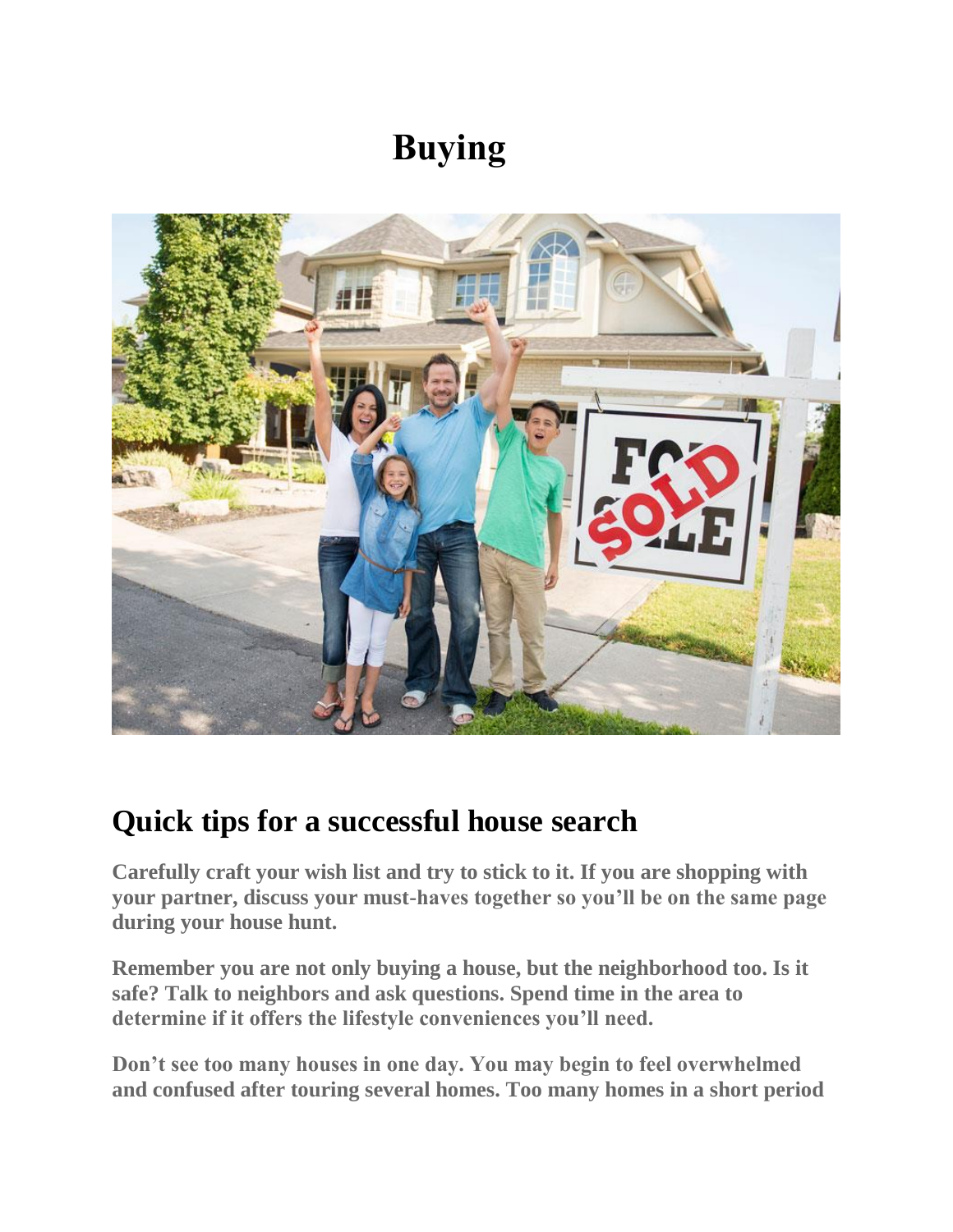of time will run together in your mind and you won't recall which kitchen or which master bedroom belonged to which house.

Stay within your price range and consider added expenses such as taxes, home owner's association fees, maintenance etc.

### **Steps to take to prepare to buy a home within a year.**

If you are planning to purchase within the year then your priority right now should be to clean up your credit. Pull those reports, see if there is anything that may make the process difficult. Any past dues? Judgements? Call the creditors and work out a deal. The key to getting a good mortgage rate is credit worthiness.

Make sure you have filed your taxes. Mortgage companies will need your last 2 and sometimes 3 years of tax returns so pull that together.

Also, it may be worthwhile to sit with a mortgage professional now and try to get preapproved. This way you'll know in advance what your purchasing power is. And if you can't get preapproved, at least you'll know why and you can begin to start cleaning your profile up.

### **Consider fallowing steps when you're ready to buy house**

#### **1. Pay Off All Debt and Build an Emergency Fund**

Owning a home is expensive—much more expensive than renting, even if your monthly house payment will be similar or cheaper than your current rent amount. That's because when you own a home, you're responsible for all the maintenance and upkeep costs. And those can add up fast! So, before you even think about buying your first home, make sure you're **debt-free** and have an **emergency fund of three to six months of expenses** in place.

When you get into a home with no payments (besides the mortgage) and have a nice big emergency fund, you'll have the cash to pay for huge expenses that suddenly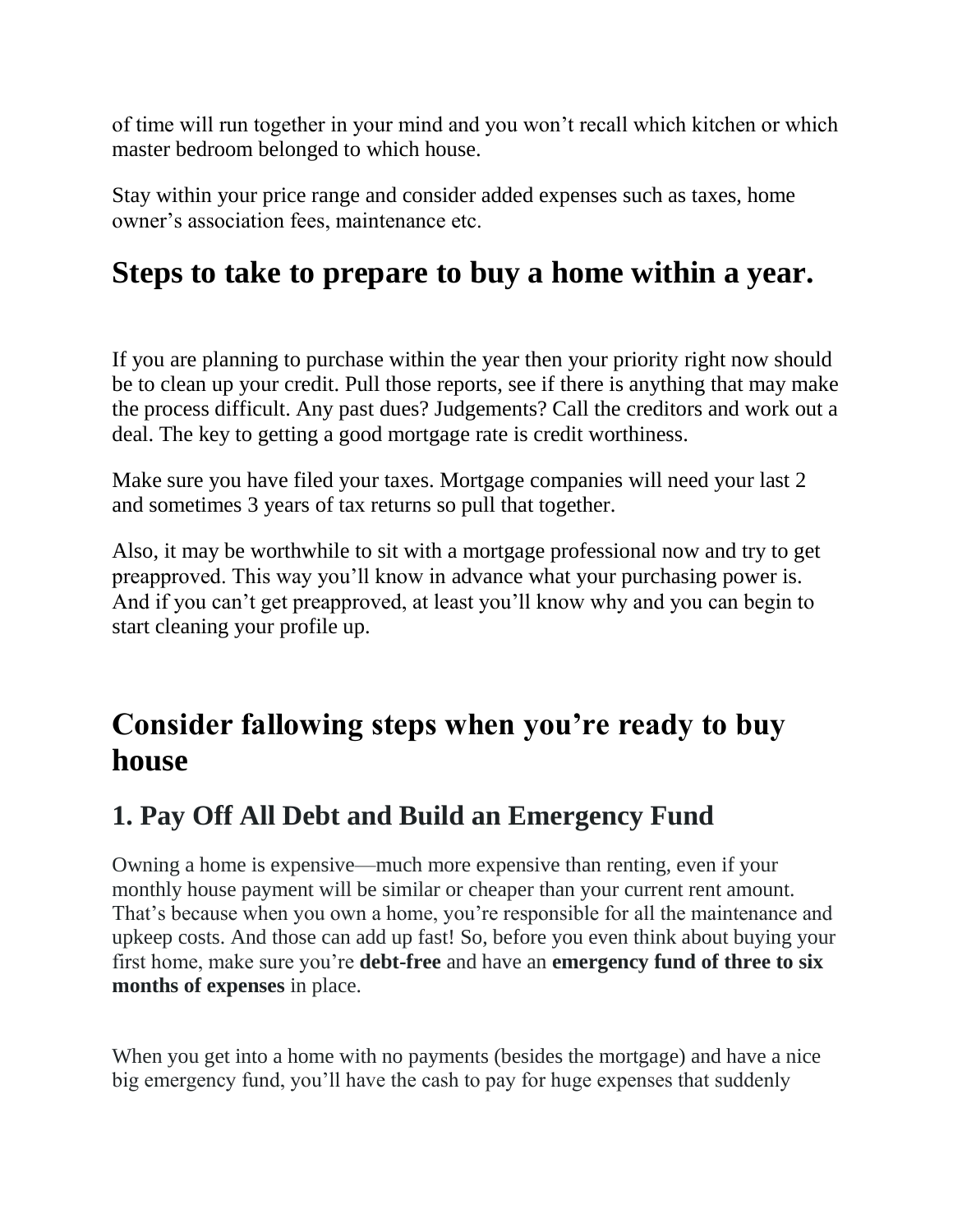come your way. You'll be able to love the life you've set up for yourself because stress and worry won't be part of the equation!

Now, once you're debt-free, I want you to *stay* debt-free. So, as you're shopping for your first home and getting excited about decorating and filling it with new furniture, be mindful of your budget.

The spender in me knows that's easier said than done. When my husband, Winston, and I moved into our first home, I had *so* many visions for what our home could look like! It was hard for me to accept the fact that I could only decorate one room at a time. But I knew our future money goals were more important than me spending all our savings at the furniture and home stores.

You might have some empty rooms for a little while, but your budget and your future self will thank you! And if you find yourself thinking, *Oh well, I'll just put it on credit*—stop right there! Debt is dumb. Plus, taking on *new* debt in the middle of buying a house could delay your approval for a mortgage and make you miss out on the perfect home. Don't do it!

### **2. Determine How Much House You Can Afford**

Before you get emotionally attached to a beautiful house, check your monthly budget to determine how much house you can afford. You need to leave room in your budget for other things, so make sure your monthly housing costs (including HOA fees, taxes, insurance, etc.) are going to be no more than **28%** of your monthly take-home pay.

### **3. Save a Down Payment**

If saving up to pay cash for the total price of a house isn't reasonable for your family's timeline, if possible save for a down payment 20% or more. Then you won't have to pay for private mortgage insurance (PMI), which protects the mortgage company in case you can't make your payments and end up in foreclosure. PMI usually costs 1% of the total loan value, and it's added to your monthly payment.

Here are some mortgage options.

- **Adjustable-Rate Mortgages (ARMs):** ARMs might seem great with a low initial interest rate, but they allow lenders to adjust the rate to transfer the risk of rising interest rates (and monthly payments) to you.
- **FHA Loans:** You may be able to get an FHA mortgage with as little as 3.5% down, but you have to pay a mortgage insurance premium (similar to PMI) for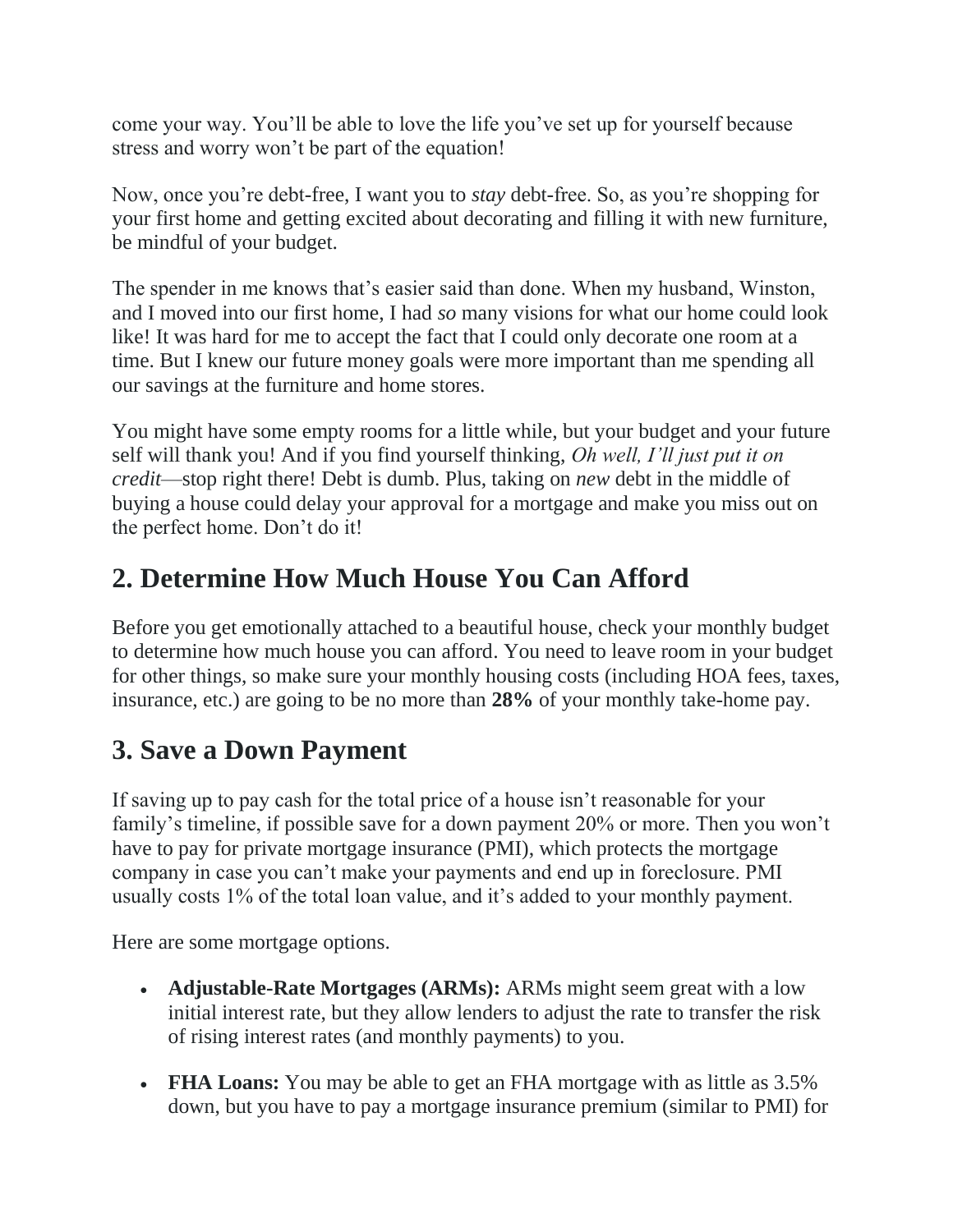the life of the loan. That's thousands of dollars that won't go toward paying off your mortgage.

- **VA Loans:** VA loans allow veterans to buy a home with no down payment. But if the real estate market shifts, you could easily owe more than the market value of your home. These loans also carry a bunch of fees and usually charge interest rates that are higher than those for conventional loans.
- **A fixed-rate conventional loan** keeps your interest rate the same for the life of the loan, which protects you from the increasing expenses of rising rates.

### **4. Save for Closing Costs**

Along with your down payment, you'll also need to pay for closing cost. If you're a first-time home buyer, you may be wondering how much it costs to close on a house. On average, closing costs are about 3–4% of the purchase price of your home. Your lender will give you a specific number so you know exactly what to bring on closing day. These fees pay for important steps in the home-buying process, including:

- Appraisal
- Home inspection
- Credit report
- Attorney
- Homeowner's insurance

# **5. Get Preapproved for a Loan**

Once you're confident you have enough cash saved to pay for closing costs and 20% of your home, you're ready to handle the other 80% by talking to a mortgage lender.

Get pre-qualified for a loan and take the extra time to get a preapproval letter before you start your home search. Preapproval shows sellers that you're a serious buyer, which is a great way for first-time home buyers to get ahead in a competitive market.

To get preapproved, your lender will need to verify your financial information (proof of income, taxes, etc.) and submit your loan for preliminary underwriting. Do not change your job on any circumstances.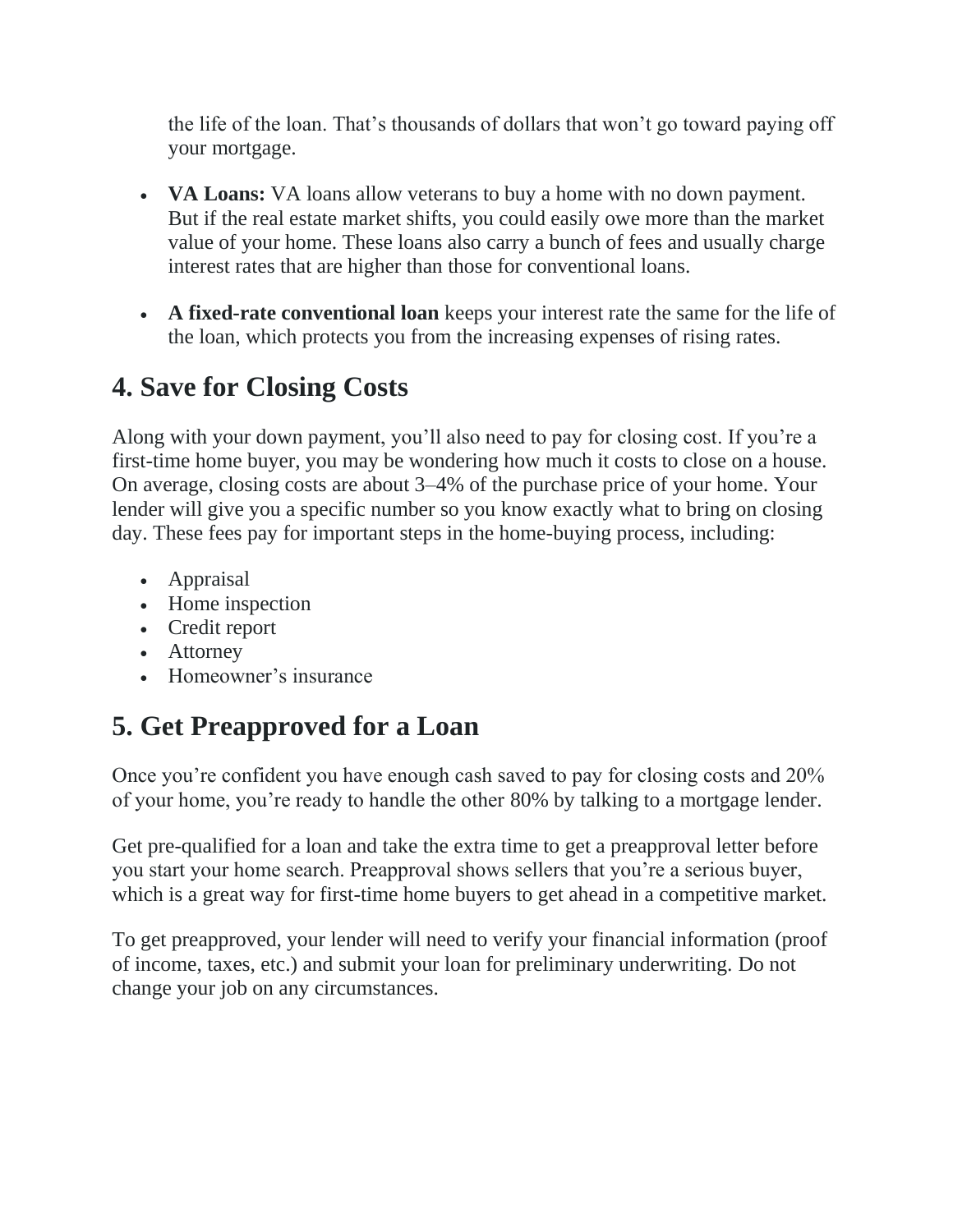### **6. Find a Home for Sale in Your Price Range**

According to recent data reported by the National Association of Realtors (NAR), most buyers either found the home they purchased online (50%) or through a real estate agent (28%). Doing both sets you up for success!

Find homes you like online and send them to your real estate agent so they have a good idea of what you're looking for. Then they can use a multiple listing service (MLS) to find homes that meet your criteria in your desired areas.

An MLS is created, maintained, and paid for by real estate professionals and it can really help first-time home buyers like you to view the largest pool of properties for sale in the marketplace. Real estate agents also provide valuable market expertise and can help you find great deals on homes as soon as (or before) they're listed.

### **7. Research Neighborhoods for Best Fit**

After you've found some homes for sale in your price range, be careful not to make a decision based on the property alone. According to a NAR survey, home buyers are more willing to compromise on a home's condition (20%) and size (17%) than on the quality of its neighborhood (6%) and distance from a school (2%)[.](https://www.nar.realtor/sites/default/files/documents/2019-home-buyer-and-seller-generational-trends-04-03-2019.pdf)<sup> $\pm$ </sup> So make sure you factor neighborhood quality and location into your decision.

Ask your real estate agent for information on crime rates and the quality of schools around your prospective neighborhoods. Calculate your new commute times to see if they seem manageable. Visit the neighborhood at different times and days to check for traffic conditions and noise levels and to see if people are comfortable being outdoors. Only choose a neighborhood that you and your family feel good about.

### **8. Attend Open Houses and Think Long Term**

Once you've narrowed down the neighborhoods, attend a few open houses. Looking at homes that are for sale—even if they're not a perfect fit for you—is a great way to learn more about the area. When you do eventually find a house you love, you'll know how your place compares to better or worse homes in that neighborhood.

When it comes to buying, a good strategy is to find the most affordable house in the best neighborhood. If you buy at the bottom of the price range in a good neighborhood, you'll have more room to build home value.